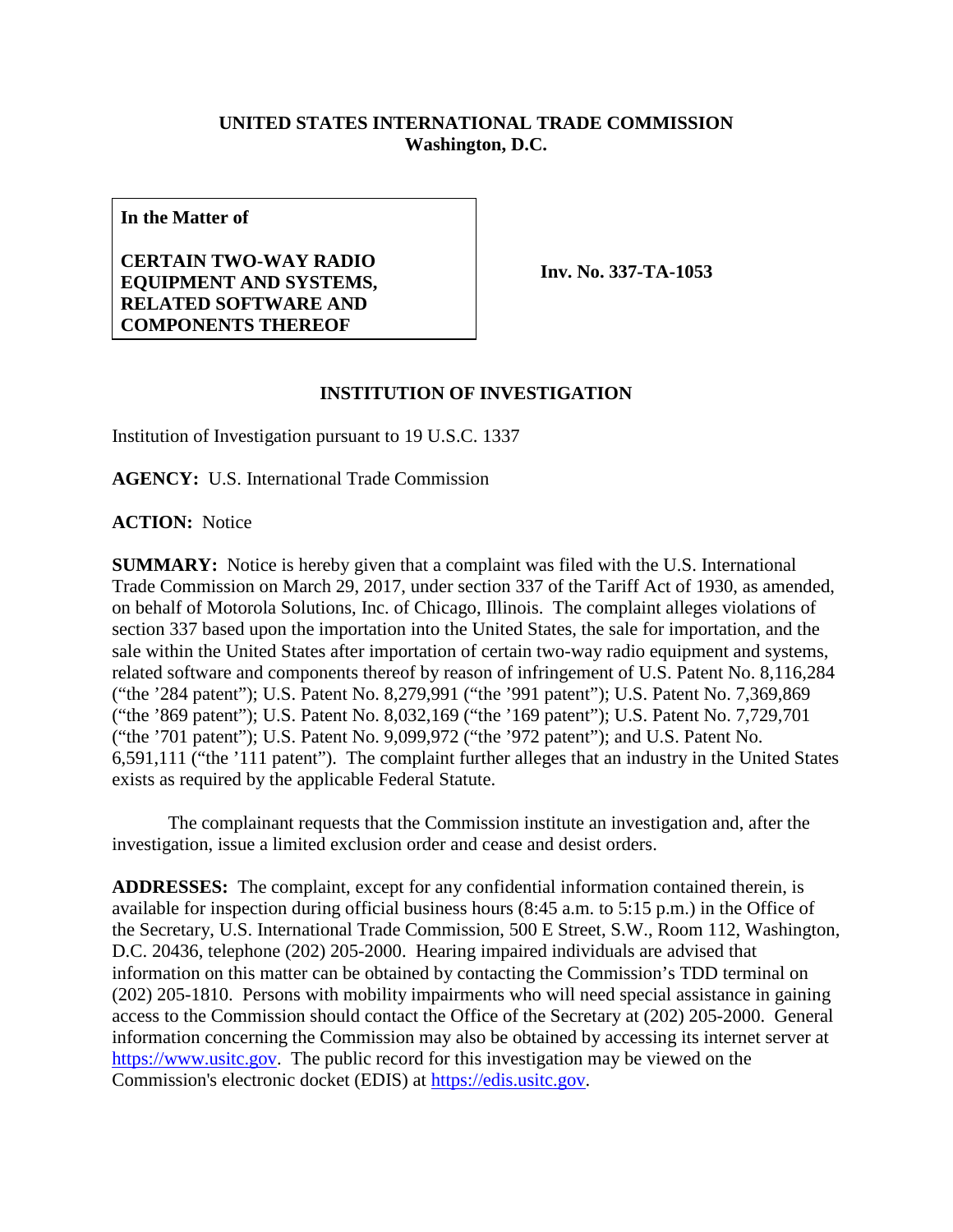**FOR FURTHER INFORMATION CONTACT:** The Office of the Secretary, Docket Services Division, U.S. International Trade Commission, telephone (202) 205-1802.

**AUTHORITY:** The authority for institution of this investigation is contained in section 337 of the Tariff Act of 1930, as amended, 19 U.S.C. 1337 and in section 210.10 of the Commission's Rules of Practice and Procedure, 19 C.F.R. 210.10 (2017).

**SCOPE OF INVESTIGATION:** Having considered the complaint, the U.S. International Trade Commission, on April 26, 2017, **ORDERED THAT** –

(1) Pursuant to subsection (b) of section 337 of the Tariff Act of 1930, as amended, an investigation be instituted to determine whether there is a violation of subsection  $(a)(1)(B)$  of section 337 in the importation into the United States, the sale for importation, or the sale within the United States after importation of certain two-way radio equipment and systems, related software and components thereof by reason of infringement of one or more of claims 1, 2, 4-10, 12-16, 18, and 19 of the '284 patent; claims 1-5, 7, 8, 10, 12-16, 18, 20-25, 27, 29, and 30 of the '169 patent; claims 1-14, and 17-24 of the '869 patent; claims 1-5, 8-15, 17, and 18 of the '701 patent; claims 7 and 8 of the '991 patent; claims 1, 3, 4, and 6-8 of the '972 patent; and claims 1 and 3-16 of the '111 patent, and whether an industry in the United States exists as required by subsection (a)(2) of section 337;

(2) For the purpose of the investigation so instituted, the following are hereby named as parties upon which this notice of investigation shall be served:

(a) The complainant is:

Motorola Solutions, Inc. 500 W. Monroe Street Chicago, IL 60661

(b) The respondents are the following entities alleged to be in violation of section 337, and are the parties upon which the complaint is to be served:

> Hytera Communications Corp. Ltd. Hytera Tower, Hi-Tech Industrial Park North #9108 Beihuan Road, Nanshan District, Shenzhen, China

Hytera America, Inc. 3315 Commerce Parkway Miramar, FL 33025

Hytera Communications America (West), Inc. 300 Spectrum Center Drive, Suite 1120 Irvine, CA 92618